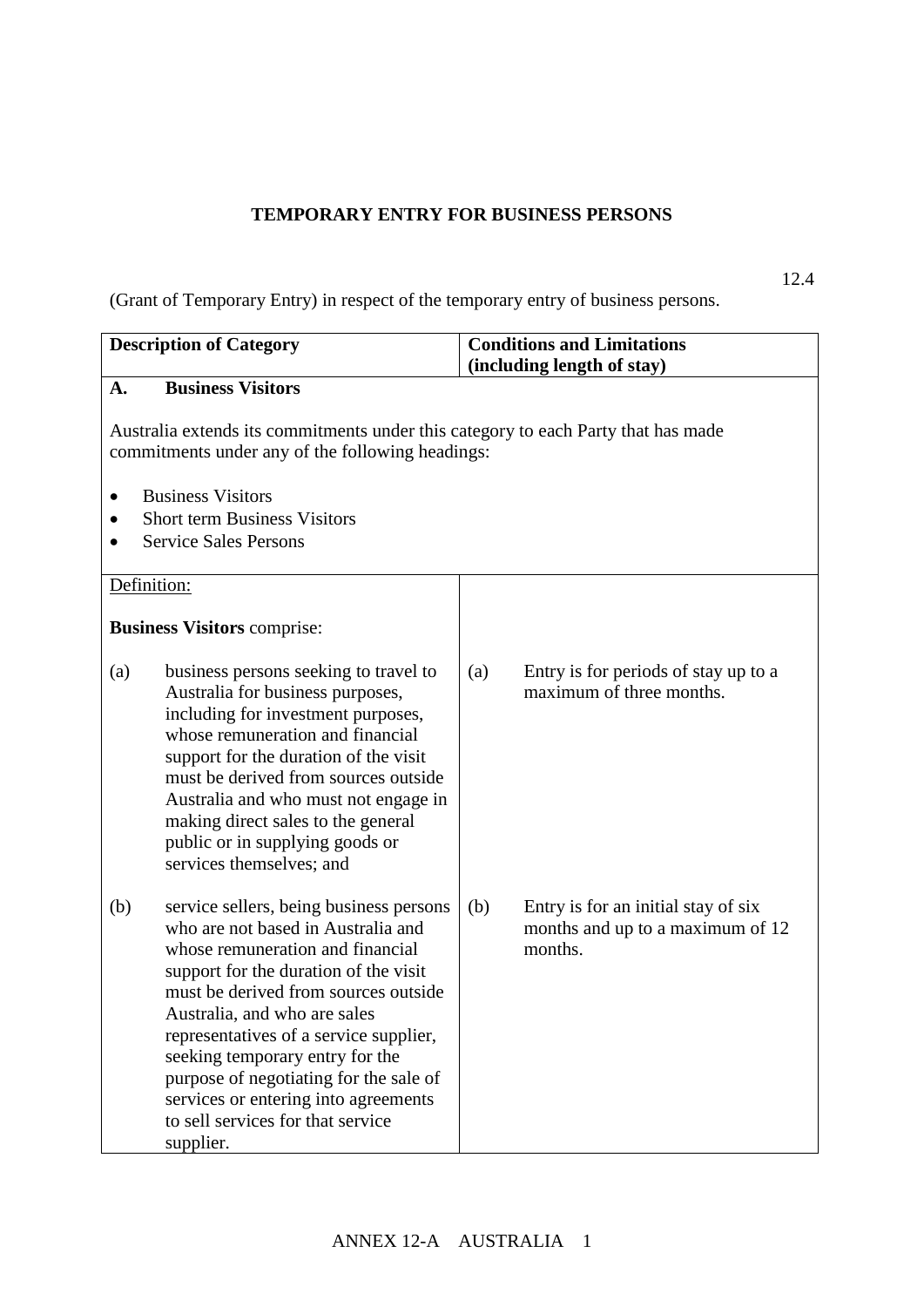| <b>Description of Category</b>                                                                                                                                                                                                                                                                                                                                            | <b>Conditions and Limitations</b><br>(including length of stay)  |  |  |
|---------------------------------------------------------------------------------------------------------------------------------------------------------------------------------------------------------------------------------------------------------------------------------------------------------------------------------------------------------------------------|------------------------------------------------------------------|--|--|
| <b>Installers and Servicers</b><br><b>B.</b>                                                                                                                                                                                                                                                                                                                              |                                                                  |  |  |
| Australia extends its commitments under this category to each Party that has either made<br>commitments:                                                                                                                                                                                                                                                                  |                                                                  |  |  |
| under any of the following headings:<br>(a)                                                                                                                                                                                                                                                                                                                               |                                                                  |  |  |
| <b>Installers/Servicers</b><br>Installers and Servicers, or;                                                                                                                                                                                                                                                                                                              |                                                                  |  |  |
| (b)<br>elsewhere in its schedule of specific commitments on the temporary entry of business<br>persons to install and service machinery or equipment as a condition of purchase<br>under contract of the said machinery or equipment.                                                                                                                                     |                                                                  |  |  |
| Definition:                                                                                                                                                                                                                                                                                                                                                               |                                                                  |  |  |
| A business person who is an Installer or<br>Servicer of machinery or equipment, where<br>such installation or servicing by the<br>supplying enterprise is a condition of<br>purchase under contract of the said<br>machinery or equipment, and who must not<br>perform services which are not related to the<br>service activity which is the subject of the<br>contract. | Entry is for periods of stay up to a maximum<br>of three months. |  |  |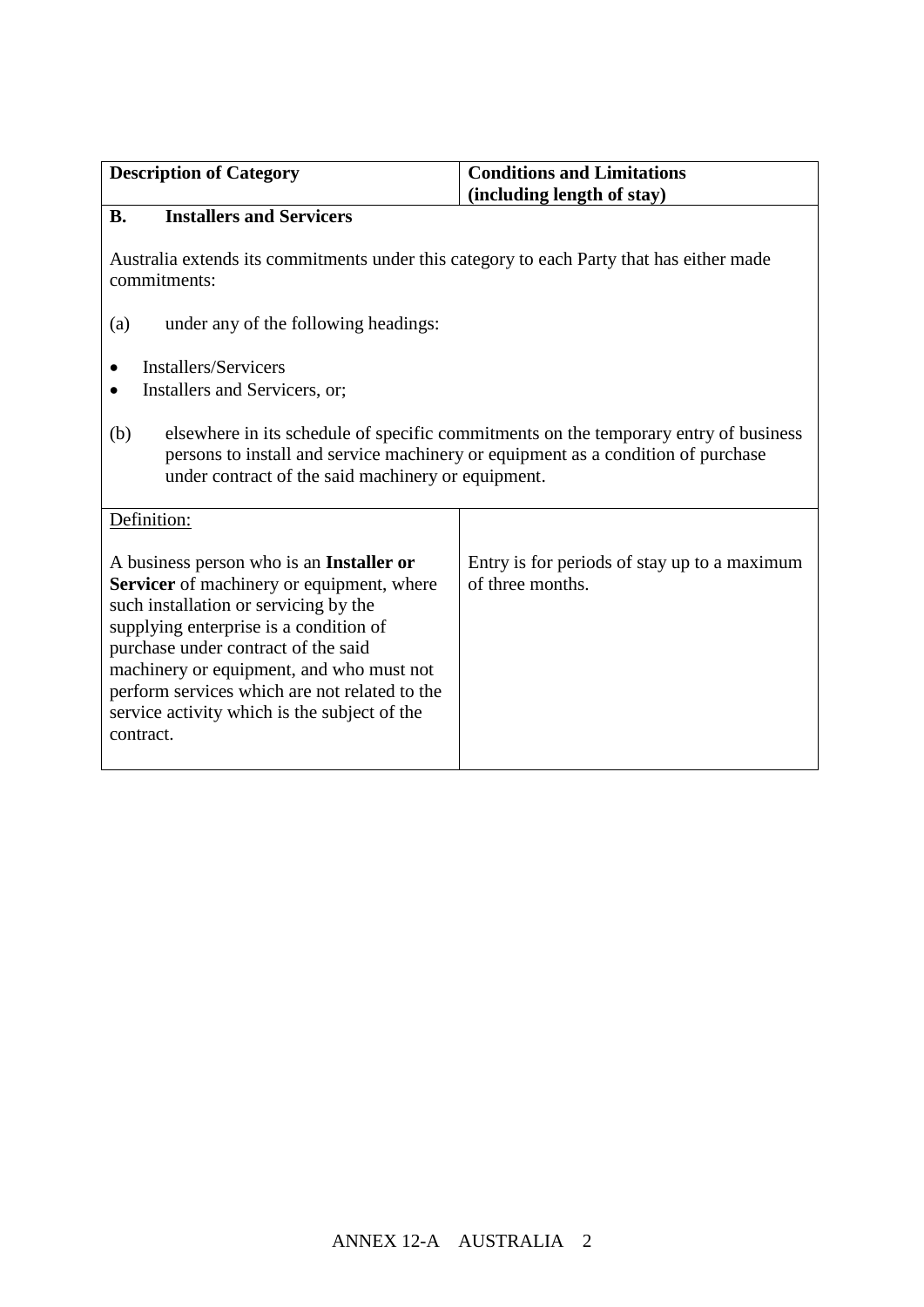| <b>Description of Category</b>                                                                                                                                                                                                                                                                                                                                                                                                                                                                                                                                                                                                                                | <b>Conditions and Limitations</b>                                                                                                                                                                                                                                                                                                                                                                                                                                                                  |  |  |  |
|---------------------------------------------------------------------------------------------------------------------------------------------------------------------------------------------------------------------------------------------------------------------------------------------------------------------------------------------------------------------------------------------------------------------------------------------------------------------------------------------------------------------------------------------------------------------------------------------------------------------------------------------------------------|----------------------------------------------------------------------------------------------------------------------------------------------------------------------------------------------------------------------------------------------------------------------------------------------------------------------------------------------------------------------------------------------------------------------------------------------------------------------------------------------------|--|--|--|
|                                                                                                                                                                                                                                                                                                                                                                                                                                                                                                                                                                                                                                                               | (including length of stay)                                                                                                                                                                                                                                                                                                                                                                                                                                                                         |  |  |  |
| <b>Intra-Corporate Transferees</b><br>$\mathbf{C}$ .<br>Australia extends its commitments under this category to each Party that has made                                                                                                                                                                                                                                                                                                                                                                                                                                                                                                                     |                                                                                                                                                                                                                                                                                                                                                                                                                                                                                                    |  |  |  |
| application, grant the right of temporary entry, movement and work to the accompanying<br>spouse or dependants of a business person that is granted temporary entry or an extension of<br>temporary stay under these commitments.                                                                                                                                                                                                                                                                                                                                                                                                                             |                                                                                                                                                                                                                                                                                                                                                                                                                                                                                                    |  |  |  |
| Definition:                                                                                                                                                                                                                                                                                                                                                                                                                                                                                                                                                                                                                                                   |                                                                                                                                                                                                                                                                                                                                                                                                                                                                                                    |  |  |  |
| A business person employed by an enterprise<br>of another Party established and lawfully and<br>actively operating in Australia, who is<br>transferred to fill a position in the parent,<br>branch, subsidiary or affiliate of that<br>enterprise in Australia, and who is:                                                                                                                                                                                                                                                                                                                                                                                   | Temporary entry of business persons is<br>subject to employer sponsorship. Full details<br>of employer sponsorship requirements,<br>including the list of eligible occupations for<br>sponsorship, are available on the website of<br>the Australian government department<br>responsible for immigration matters (as at<br>entry into force, the address of that website<br>was www.border.gov.au). Sponsorship<br>requirements, including eligible occupations,<br>may change from time to time. |  |  |  |
| an executive or a senior manager,<br>(a)<br>who is a business person responsible<br>for the entire or a substantial part of<br>the operations of the enterprise in<br>Australia, receiving general<br>supervision or direction principally<br>from higher-level executives, the<br>board of directors or stockholders of<br>the enterprise, including directing the<br>enterprise or a department or<br>subdivision of it; supervising and<br>controlling the work of other<br>supervisory, professional or<br>managerial employees; and having<br>the authority to establish goals and<br>policies of the department or<br>subdivision of the enterprise; or | Entry for executives and senior<br>(a)<br>managers is for a period of stay up to<br>four years, with the possibility of<br>further stay.                                                                                                                                                                                                                                                                                                                                                           |  |  |  |
| a specialist, who is a business person<br>(b)<br>with advanced trade, technical or<br>professional skills and experience                                                                                                                                                                                                                                                                                                                                                                                                                                                                                                                                      | (b)<br>Entry for specialists is for a period of<br>stay up to two years, with the<br>possibility of further stay.                                                                                                                                                                                                                                                                                                                                                                                  |  |  |  |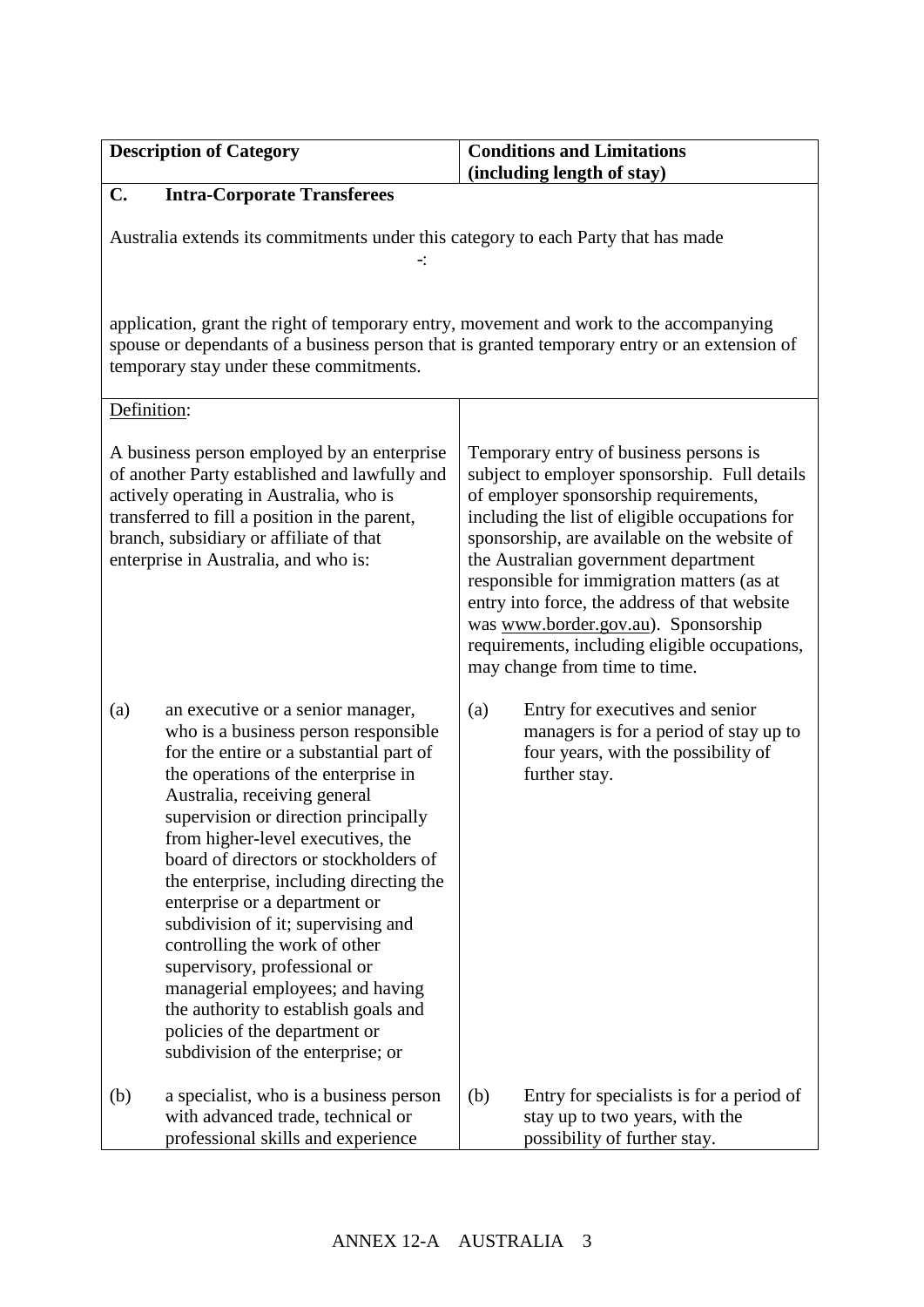| who is assessed as having the<br>necessary qualifications, or<br>alternative credentials accepted as<br>standards for the relevant occupation,<br>and who must have been employed by<br>the employer for not less than two<br>years immediately preceding the date<br>of the application for temporary entry. | Temporary entry of spouses and dependants<br>is for the same period as the business persons<br>concerned. |
|---------------------------------------------------------------------------------------------------------------------------------------------------------------------------------------------------------------------------------------------------------------------------------------------------------------|-----------------------------------------------------------------------------------------------------------|
|                                                                                                                                                                                                                                                                                                               |                                                                                                           |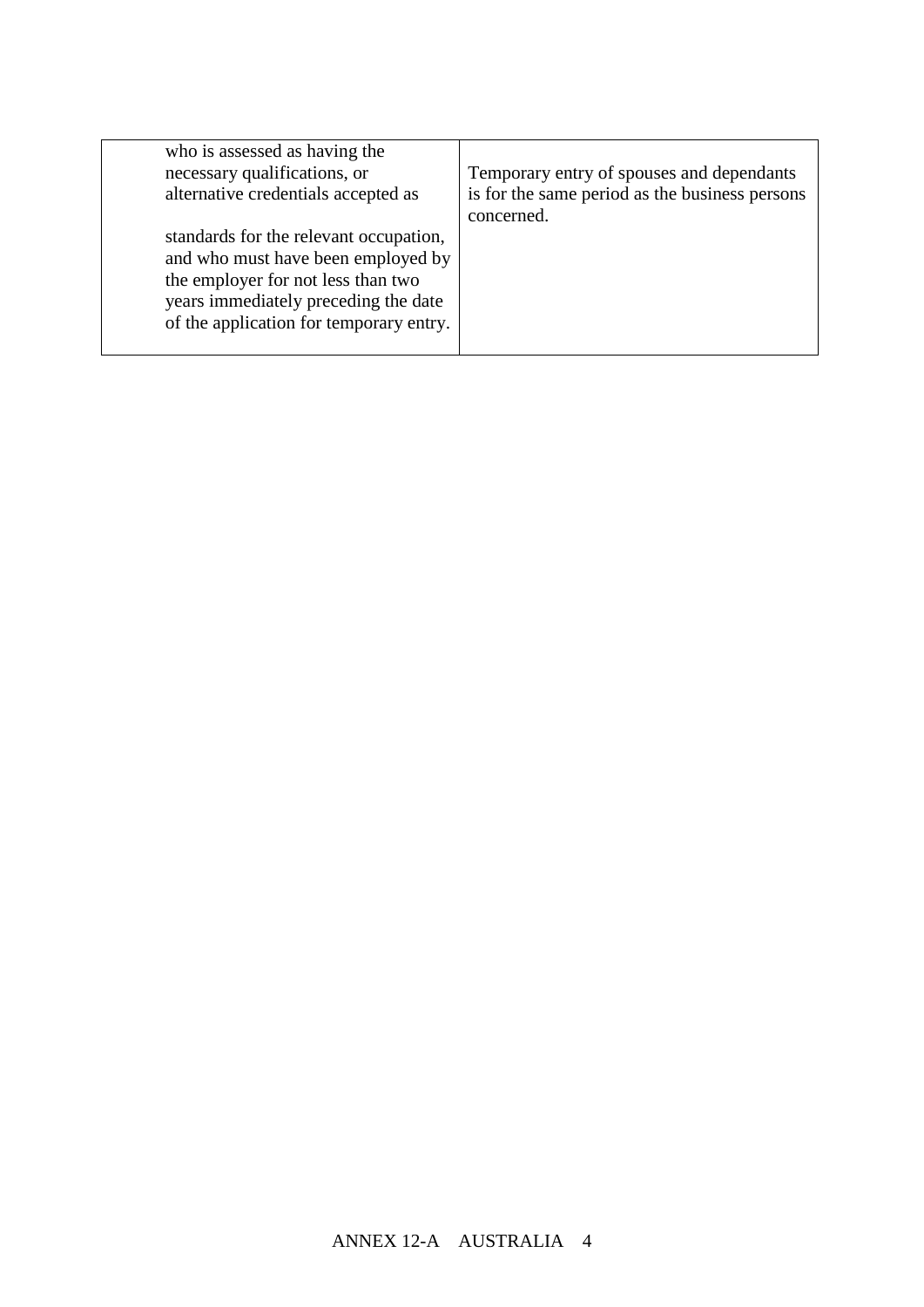| <b>Description of Category</b> | <b>Conditions and Limitations</b> |
|--------------------------------|-----------------------------------|
|                                | (including length of stay)        |

## **D. Independent Executives**

Australia extends its commitments under this category to each Party that has made commitments for the temporary entry of a business person for at least up to a maximum of 12 months under any of the following headings:

- Independent Executives
- Other Personnel
- Persons Responsible for Setting Up a Commercial Presence
- Investors.

application, grant the right of temporary entry, movement and work to the accompanying spouse or dependants of a business person that is granted temporary entry or an extension of temporary stay under these commitments.

Definition: